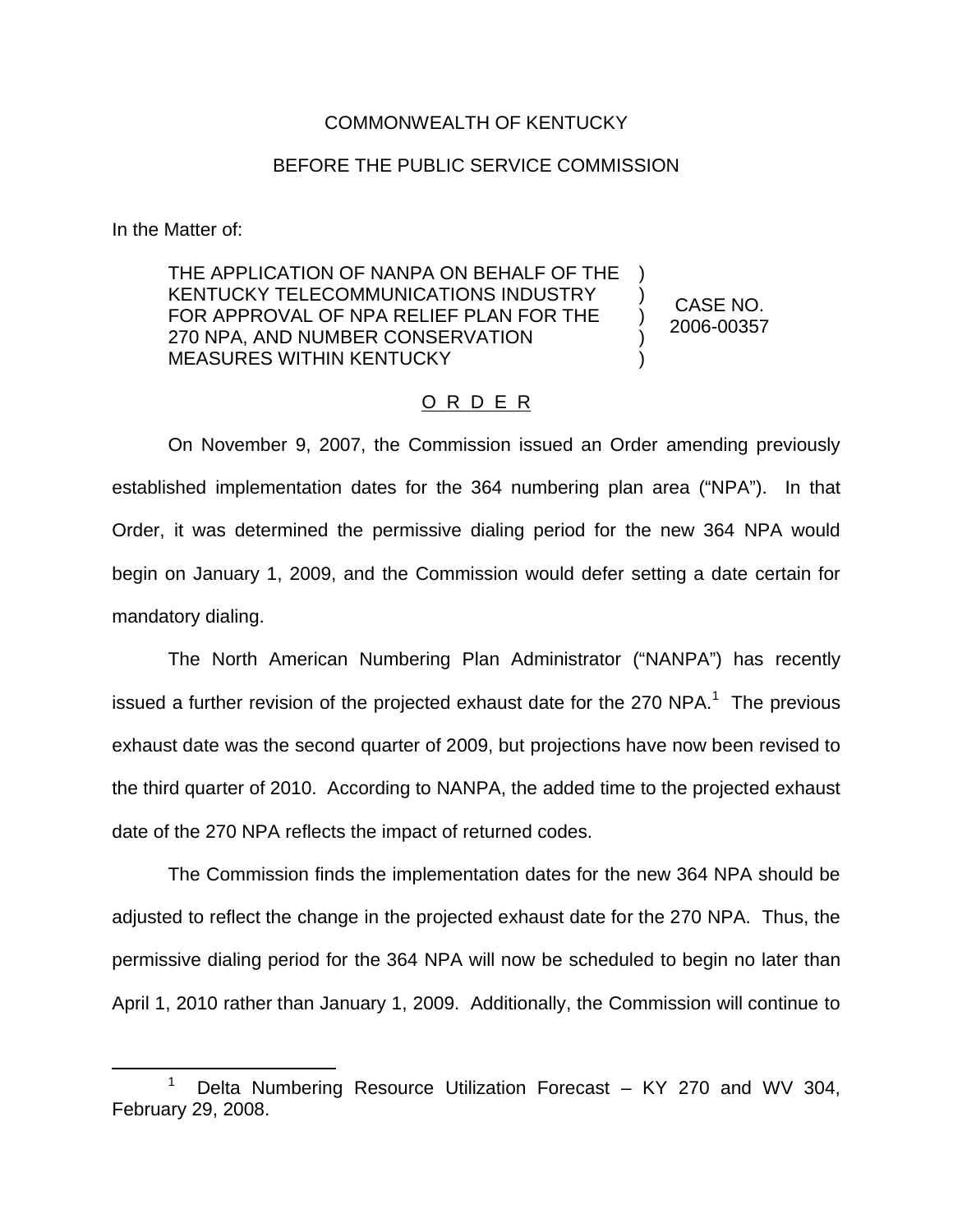defer setting a date certain for mandatory dialing. The Commission finds the additional time prior to the beginning of permissive dialing will provide for a more complete evaluation of the long-range impact of mandatory thousands-block number pooling within the 270 NPA, and could result in further delaying the need for NPA relief.

In the Commission's Order dated June 15, 2007, all Incumbent Local Exchange Carriers ("ILECs"), Competitive Local Exchange Carriers ("CLECs"), and wireless providers were required to file customer education plans with the Commission by November 1, 2007. The Commission finds that ILEC, CLEC, and wireless providers should note the change to the permissive dialing date in their customer notices, but are not required to file additional information with the Commission regarding their customer education plans at this time. $2$ 

IT IS THEREFORE ORDERED that:

1. The Commission's November 9, 2007 Order is hereby amended to reflect the permissive dialing period shall begin no later than April 1, 2010.

2. The mandatory dialing date shall remain open until further Order by the Commission.

3. ILEC, CLEC, and wireless providers shall note the change to the permissive dialing date in their customer notices, but no further filings shall be required by the Commission.

 $2$  The Commission notes the implementation dates established herein may be further revised depending on future changes to available numbering resources for the 270 NPA. In order to avoid unnecessary customer confusion, the execution of customer education plans generally should coincide with the beginning of permissive dialing.